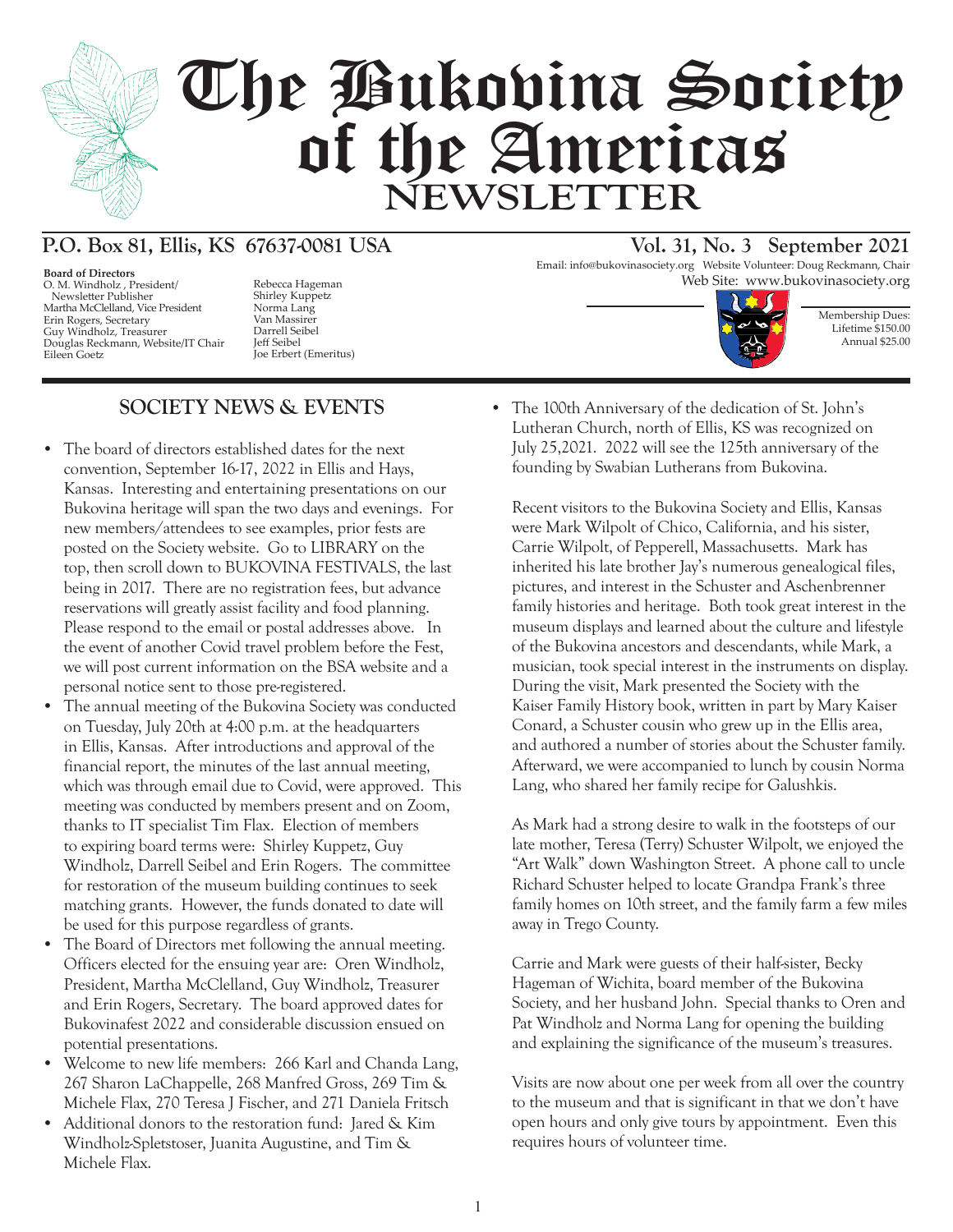Dale Winslow and his brother Gary have a goal to visit and learn of the history of every county in the State and included the Society museum in their journey.

### **BUKOVINA STATUETTE ON DISPLAY**

By: Brandon Hines, Hays Public Library Director

When the Hays Public Library remodel committee began working with architects and designers in 2019, it did not take long to realize how transformative the upcoming remodel was going to be. The first library building was erected in 1911. The current building was constructed in 1961 and was expanded and remodeled in 2004. There was a mass of history in the building and many items that helped not only share the history of the library, but the history of the community. The library contains several interesting and unique items from over the years that tells not only the story about the library but also the history of the community. Finding homes for the items in the new space took a great amount of planning and prioritizing.

One of these items includes the *Madonna and Child* statue which is on permanent loan to the library from the Bukovina Society of the Americas. The statue's history that predates its 1835 trip through the Carpathian Mountains, and was obviously one of the artifacts at the library deserving of a place to be showcased.

Among the founders of the village of Bori in Bukovina, Christoph Reichhardt and wife, Magdalena Kohlruss, safely delivered the *Madonna and Child* statue to their new home of Bori in 1835. Upon arrival, the statue was placed in the family's *HerrgottswinkelI* (God's corner) in their living quarters. A more detailed history of the statue is displayed next to it at the Hays Public Library in the form of a September 2007 article in *The Bukovina Society of the America's Newsletter* titled "The Long Journey" by Sophie A. Welisch.

The statue is now proudly displayed in the Schmidt Community Commons in a beautifully redesigned space near the front of the Hays Public Library. It shares the space with other historical pieces important to the Hays community. The Schmidt Community Commons is a bright and engaging space frequented by hundreds of patrons every day. It is a great place to read, visit, or study.

The library remodel project began with initial planning in 2019. Construction began the summer of 2020 with project completion in June of 2021. A ribbon cutting and celebration took place June 18th, 2021. Most of the main floor and second floor of the library was remodeled, with extensive changes made to the collections and public spaces.

While the library offers resources and activities that are sure to be of value and engage any person, the Hays Public Library's Dorothy D. Richards Kansas Room offers a vast collection of print and digital resources for those seeking to discover more

about local history, genealogy, and general history about Kansas and the Great Plains. Kansas Room Coordinator, Jeremy Gill, provides professional help to visitors as they access the collection and as they retrieve and share information.

The library prides itself on being a valuable resource for the community. Furthermore, we take great pride in our relationships with other entities and engaging our community. It is a true honor to be able to showcase the *Madonna and Child* statue loaned to us by The Bukovina Society of the Americas. We invite you to experience the many stories we have to share throughout the library.

The Hays Public Library and Kansas Room are open seven days per week. More information about the library can be found at www.hayslibrary.org, by calling 785-625-9014, or visiting 1205 Main St., Hays, KS.

### **FROM BUKOWINA TO KANSAS AND BACK AGAIN The fate of the Returnees**

### **By: Michael Augustin**

In his book "Bohemian Germans in Kansas," Oren Windholz describes in detail how the ethnic Germans in general and the Augustin(e) family in particular settled in Ellis County. One of the first settlers was Franz Flachs (1846-1914) from Pojana Mikului (German Buchenhain). He married Franziska Augustin (1855-1918) from Fürstenthal in 1873 and emigrated to Ellis, KS with her and their five children at the beginning of September 1887. Four more children were born in Kansas, although one of them died in the first few years of life. Franz Flachs, among others, traveled back to his old homeland several times in order to persuade his compatriots to emigrate as well and to help them. They were responsible, in part, for helping to populate the area. The couple not only contributed numerous offspring themselves, but in total in the years preceding the First World War, around 35 families and 10 individuals from Bukovina followed their advice and emigrated.

They had particular success with the family of his wife Franziska Augustin. The daughter of Mathias Augustin and Elisabeth Stadler, she was the oldest of the eight surviving children (three others had died as small children). Her father died of lung failure in 1877 at the age of only 50, shortly before the birth of his youngest son Rudolf. Against this background, it becomes understandable why, in addition to several cousins, four other siblings followed their older sister to the New World: Franz (1857-?), married Anna Gaschler, Anna (1861-1938), married Josef Schuster, Jakob (1875-1945), married Johanna Straub, and Rudolf (1877-1942), married Ottilia Kohlruss. However, two of these five siblings, the brothers Franz and Jakob, returned to their old homeland. Up until now, very little was known about the fate of these returnees. In fact, only that Jakob's daughter Elisabeth, who was born in Ellis in 1904, married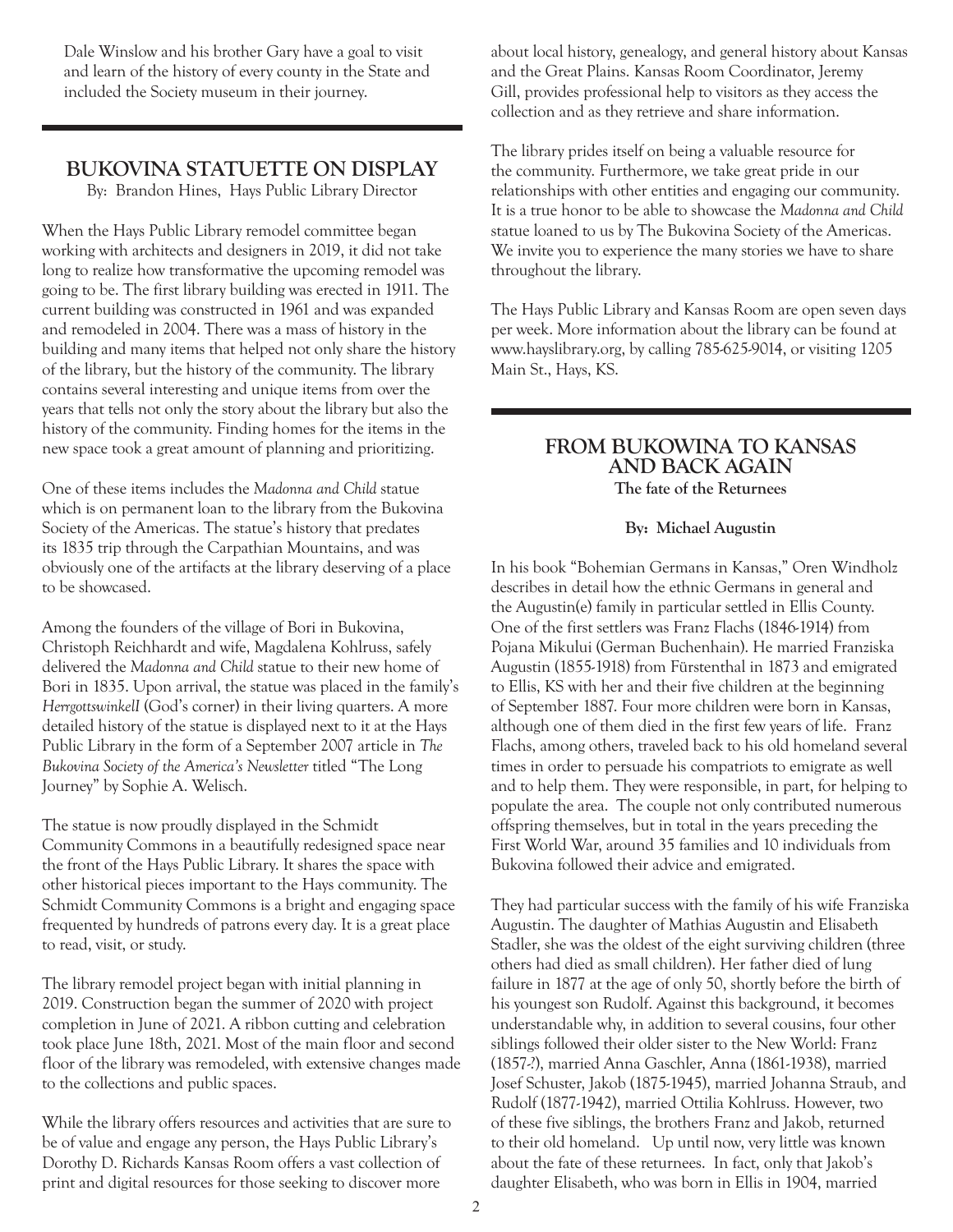Josef Wild from Karlsberg, a neighboring village of Fürstenthal. After the Second World War, Josef made a name for himself as a homeland researcher and in particular, published a local monograph on Fürstenthal in 1982. This summarizes what had been known until recently about these members of the Augustin family.

With the assistance of Alfred Wanza, who maintains the German-language website "Bukowinafreunde.de", I was put in contact with Edeltraud Rösler, née Wild, from Garching near Munich. She is the youngest daughter of Josef Wild and Elisabeth Augustin. She was able to tell me the story of her grandfather Jakob and his family after their return from the United States. This is the story that I will relate.

Jakob Augustin and Johanna Straub had three children, all of whom were born in Ellis: Franz (1901-1958), Elisabeth (1904-1980) and Paulina (1907- approx. 1910) whose memory was left in the New World. Jakob and Johanna later spoke of the "good years" in the States, but Jakob fell ill (probably as a result of a lung disease) and had persistent health issues, which was attributed by the family to the climate. As his condition worsened, he and his family decided to return to Fürstenthal. His brother Franz made the same decision, however the year and the exact circumstances regarding the return of the two brothers and their families is still unknown.

In his old homeland, Jakob's health was obviously better again. He worked as a wheel-maker and blacksmith, his wife Johanna ran a small grocery store. Their son Franz married Aurelia Brodner. They had no children. Franz died in Görisried, Germany near Kempten in the Allgäu at the beginning of 1958. Their daughter Elisabeth married Josef Wild from nearby Karlsberg in 1924. The two lived in Fürstenthal and had five children before they were resettled, one of whom died at six months. Josef worked for the Romanian financial administration from 1928 until the resettlement in 1940.

In 1940, Jakob and Johanna were relocated together with their daughter Elisabeth's family. They came to the Jodbad-Sulzbrunn resettlement camp near Sulzberg Germany in the Kempten district. Josef got a job at the tax office in Kempten and Elisabeth was able to earn some extra money sewing. At first it looked like the extended family would stay together in the Allgäu. In 1941, however, Jakob and Johanna were supposed to be settled in the Warthegau in Poland, while Josef and his family could stay in Kempten. They did not want to be separated, and decided to settle in the East together. On the way through several camps, the youngest daughter Edeltraud, to whom I owe most of the information about this branch of the family, was born in Sosnowitz, northeast of Kattowitz, at the end of November 1941. Pregnant women were usually separated from their families and sent to a dedicated hospital camp. Since Elisabeth did not want to be separated from the family, she had hidden her pregnancy, and Edeltraud was born during an air raid under the light of a flashlight.

Poland, a small town about 10 kilometers south of Thorn (Toruń in Polish) in a former nursery. Elisabeth's parents were housed in the nearby village of Aleksandrów Kujawski and were thus able to actively support their daughter's family. Her husband Josef was employed by the tax authorities in Lesau (Włocławek in Polish), and their eldest daughter Anna was employed by the district office in Lesau. The photos from that time bear witness to a middle-class lifestyle and modest prosperity, which ended when Josef Wild was finally drafted into the Wehrmacht in November 1944 and his underage son Otto was drafted into the Volkssturm.

The rest of the family stayed together and on January 6, 1945, like all the other Germans from the area, fled with a team of horses to the West from the rapidly approaching Russian army. When they reached Hohensalza (Inowrocław in Polish), a larger town with a train station, the team was requisitioned by fleeing Wehrmacht soldiers, and the food and belongings that they had been able to save was looted by hungry, desperate fugitives and soldiers. In the general confusion, Jakob was separated from the family, and his daughter Elisabeth asked her 14-year-old son Jakob to find and stay with his grandfather. The rest of the family, along with other women and children, were transported further west by train. Upon reuniting with his family, Jakob told how his grandfather and other older men were driven into a cellar and probably shot there. Alone, the grandson Jakob reached the island of Rügen, Germany with a later transport train.

Elisabeth reached the Stolzenfelde estate about 40 kilometers south of Stettin, Poland with the other children, her mother and other refugees. Today the place is called Trzcińsko-Zdrój. It was soon taken over by the Russians. During the three months on the estate, the family witnessed and were also victims of numerous attacks and atrocities by Russian soldiers against the German civilian population.

When Elisabeth found out about the end of the war in early May 1945, she knew that under no circumstances could she stay in the East. With nothing but a small cart, some blankets and groceries, she moved south with her mother and daughters and crossed over the Oder River somewhere between Küstrin and Frankfurt an der Oder, then to Berlin. From Berlin they went on via Dresden, Bayreuth, and Augsburg to Kempten, and finally to Sulzberg Germany. As a precaution, they had agreed to this place as a meeting point in case they were separated while trying to escape. Other relatives and acquaintances came there as well. It was possible to build on old social contacts, which made their new beginning easier. In May 1946, through the mediation of the Red Cross, Jakob returned from Rügen to his family and reported on the then still uncertain fate of his grandfather, who never appeared again and was pronounced dead in 1955. In July 1947, the eldest son Otto also returned to his family. He had deserted soon after being drafted into the Volkssturm and had set out on foot from Warsaw to the West. He traveled at night avoiding the streets, only guided by the stars in the sky. His health was very poor: he was half starved, but otherwise uninjured. His father, Josef Wild, did not return

In June of 1942, the family was finally settled in Służewo,